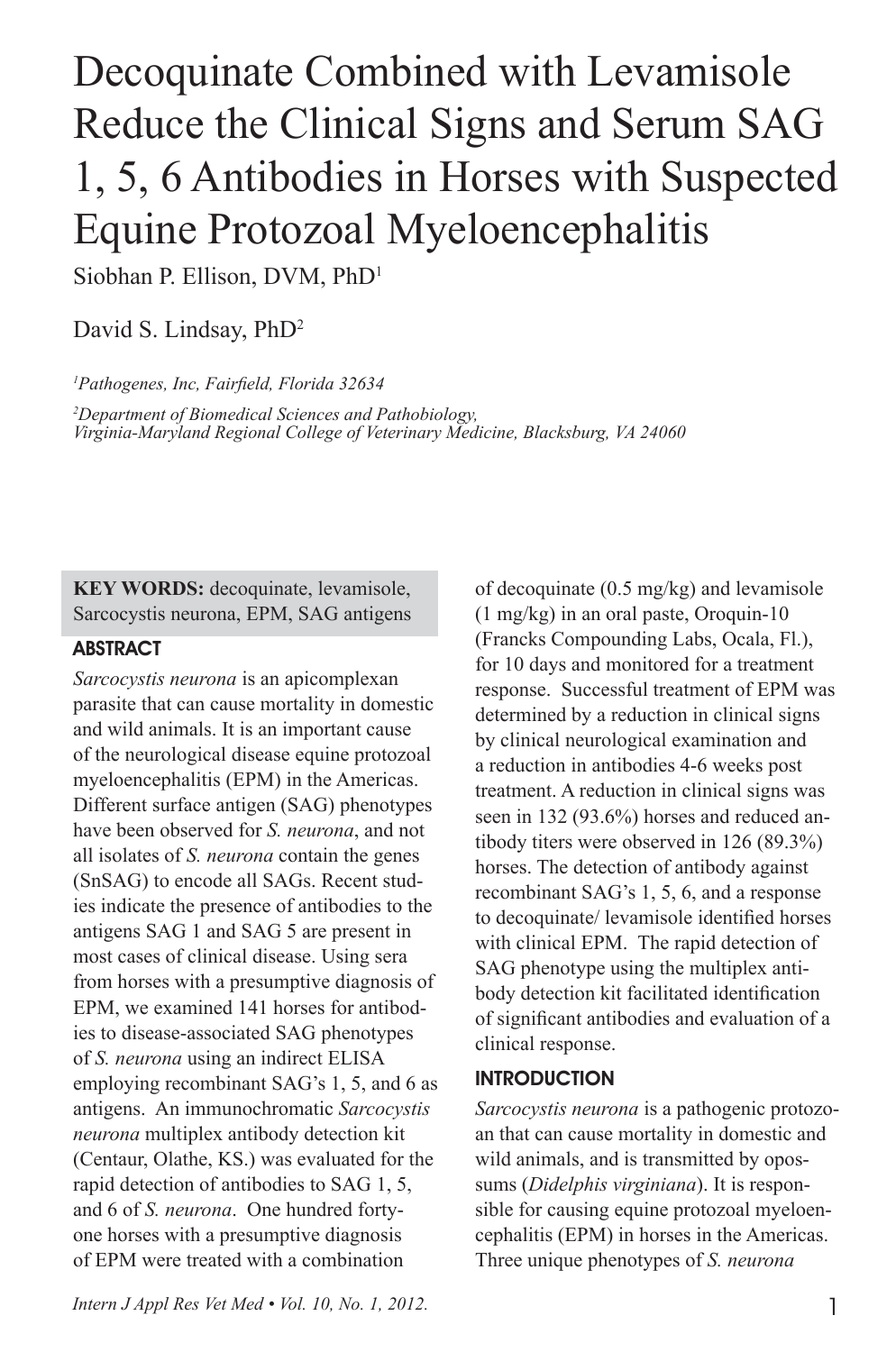have been described and two of these genes (SnSAG 1 and SnSAG 5) predominate in isolates from EPM cases.<sup>1</sup> After ingestion, *S. neurona* oocysts excyst in the intestinal tissues. Asexual reproduction by merogony produces merozoites that rapidly travel to the viscera via a parasitemia.<sup>2</sup>

Horses are considered aberrant hosts for *S. neurona* because the asexual sarcocyst stages are not found in equine muscles. The presence of merozoites in neural tissues and/ or inflammation that results in recognized pathology are considered the source of signs associated with EPM. Immune-mediated pathology rather than parasite mediated pathology was considered as one source of signs observed in oocyst challenge experiments because parasites were not demonstrated in these studies.3 The culture of organisms from neural tissues remains the gold standard used to verify clinical EPM. Our central hypothesis is that specific SAG antigens are more common in horses with a presumptive diagnosis of EPM. In the present study, we observed phenotype by detection of serum antibodies using ELISA, and revealed a reduction of these antibodies using decoquinate-levamisole to treat EPM. Horses with a diagnosis of EPM that undergo treatment are frequently unresponsive to pyrimethamine/sulfadiazine or triazine drugs. Often, treatment of EPM involves empirically increasing the dose and duration of these drugs beyond approved label recommendations due to a lack of treatment options.

The disease EPM involves immune mechanisms that include inflammation. Triazine and pyrimethamine/sulfadiazine based treatment protocols do not address the inflammatory component of EPM. Failure to address the inflammatory component of disease associated with EPM may be one source of treatment failure observed in clinical cases. Levamisole-HCl has been used as an immune modulator in other species.4 Levamisole was considered a possible adjunct to an effective EPM treatment, and was added to decoquinate therapy for

this study. Levamisole-HCL is a synthetic imadizothiazole with a long history of immune modulating properties in humans and animals.5 Levamisole was used in horses as an anthelmintic and an immune modulator.<sup>6</sup> Researchers have suggested that levamisole-HCL restores immune function rather than stimulating a response to above normal levels increasing the possible positive effects of this drug in cases of EPM.<sup>5</sup> Decoquinate may afford a treatment option for *S. neurona*  in horses based on *in vitro* data in a patent submitted in 2001.<sup>7</sup> The highly efficient elimination of parasites by decoquinate in Lindsay's experiments showed promise for the effective treatment of EPM in horses due to the protozoa-cidal actions of decoquinate over the statically acting triazines.

## MATERIALS AND METHODS

## **Equine Sera**

One hundred sera were obtained from a normal population of horses, and the sera were tested for the presence of antibodies to *S. neurona* surface antigens using recombinant SAG 1, 5, and 6 proteins. One hundred serum samples that were submitted for ELISA testing obtained from horses that had a presumptive diagnosis of EPM based on clinical examination were examined for the distribution of antibodies against SnSAG 1, 5, and 6. Horses with a presumptive diagnosis of EPM based on clinical signs of ataxia were determined by a veterinarian, and had a titer of >16 determined by ELISA, were entered into a field trial. Serum was obtained at least twice from these clinically ill horses, pre-treatment and 4-6 weeks following treatment.

Monospecific polyclonal equine antibodies were produced against each recombinant protein, SnSAG 1 and 5, and SfSAG 6 to generate positive control sera. Three horses were tested and found to have no serum antibodies against SAG 1, 5, or 6. One horse was vaccinated with rSAG 1, a second horse was vaccinated with rSAG 5, and a third horse was vaccinated with rSAG 6. Antibodies against recombinant proteins were produced by vaccination using 50 µg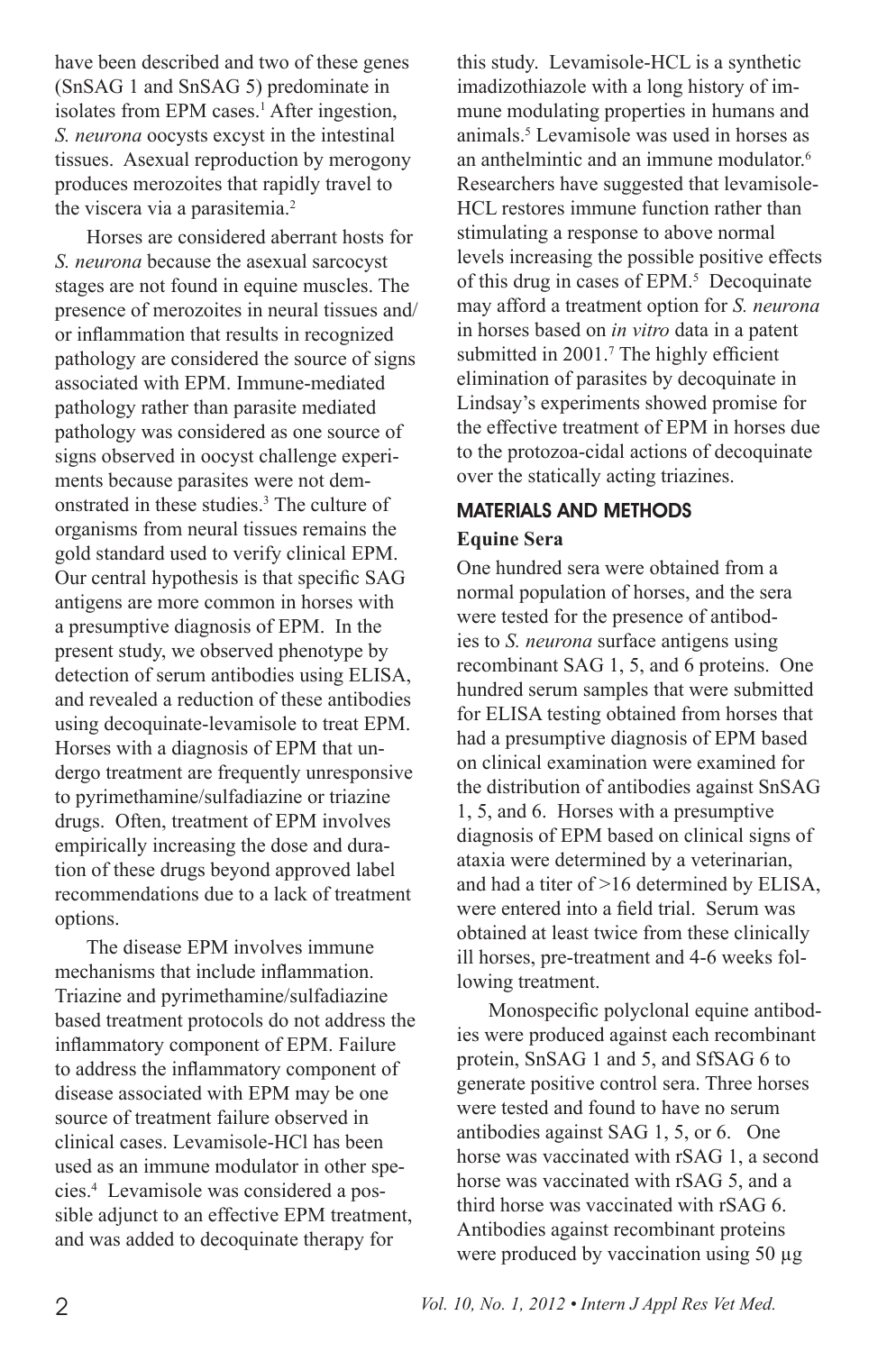of the recombinant protein in Polygen (MVP Technologies, Omaha, NE.) adjuvant give by IM injection to a horse. The vaccination was given to each seronegative horse (determined by ELISA) three times, three weeks apart. Serum was obtained by jugular venipuncture three weeks following the last vaccination. These sera were used as control positive samples in the ELISA assay. The pre-vaccination sera were used as negative controls in the ELISA assay.

## **DNA and Recombinant Proteins**

The DNA sequence was obtained from SnSAG 1 and SnSAG 5 as previously described.8,9,10 The SnSAG 6 gene was described by Wendte.<sup>11</sup> The DNA for the production of SAG 6 in this study was obtained from the bioassay of oocysts in horses and birds.12 The recombinant proteins (GenScript Piscataway, NJ) were verified as specific and non-cross reactive in *S. neurona*  immunoblots as well as ELISA tests using monospecific polyclonal antibodies made in horses as control sera (data not shown).

## **Serum Testing**

Recombinant antigens SAG 1, 5, and 6 were diluted in carbonate/bicarbonate buffer (Sigma-Aldrich, St. Louis, MO) to obtain a 1µg/mL solution. One hundred µL was absorbed to each well of a 96 well microtiter plate overnight at 4C. The plates were blocked with 1% bovine serum albumin (Sigma-Aldrich St. Louis, MO) overnight at 4C. Each sera were serially diluted by two fold dilutions and incubated for one hour at room temperature. The plates were washed and a standard ELISA protocol followed as previously reported.13 The reciprocal of the last dilution showing a positive reaction was recorded as the titer. The sensitivity and specificity of the SAG 1 ELISA in experimentally induced acute and chronic EPM has been reported.<sup>14</sup>

The commercially available immunochromatic *Sarcocystis neurona* multiplex antibody detection kit (Centaur Inc, Olathe, KS) was used to compare the presence of antibodies and phenotype results obtained in the ELISA. The strip tests were validated using control positive sera, sera from vaccinated horses, and 75 experimentally infected horses (data not shown). Sera from 50 horses from the field trial in this study were used to compare the results to the ELISA test results.

## **Clinical Trial of Decoquinate and Levamisole**

In a clinical field trial horses with a presumptive diagnosis of EPM based on clinical signs detected by a veterinarian were tested for the presence of serum antibodies against recombinant SAG's 1, 5, and 6 by ELISA. The horses with a presumptive diagnosis of EPM, with a positive reaction at 1:16 or higher, were treated with 0.5 mg/ kg decoquinate and 1 mg/kg levamisole PO (Oroquin-10) for 10 days. A second clinical examination was performed by the same veterinarian to document a change in clinical signs at the end of treatment. A second antibody titer was obtained 4-6 weeks after treatment and a post treatment serum titer was determined for each horse in the clinical trial.

# RESULTS

## **Presence of Antibodies in Equine Serum**

Equine sera from a population of normal horses were tested for the presence and distribution of antibodies against *S. neurona*  by phenotype ELISA. Fifty-nine percent of the sera contained antibodies at a dilution of 1:16 or higher. The predominant infections detected in normal horse sera were SAG 6 (26%). Mixed infections were present (18%) in the sample set. *Sarcocystis neurona* SAG 5 antibodies were found in 11% of the serum samples and 4% contained SAG 1 antibodies. Sera tested for the presence and distribution of antibodies against *S. neurona*  to confirm a diagnosis of EPM (clinical examination by a veterinarian) were positive in 84% of the samples. Mixed infections predominated (48%), while SAG 1 was the predominant single infection (22%).

Antibodies against SAG 6 were detected in 8% of the samples and SAG 5 antibodies were detected in 6% of the samples. Serum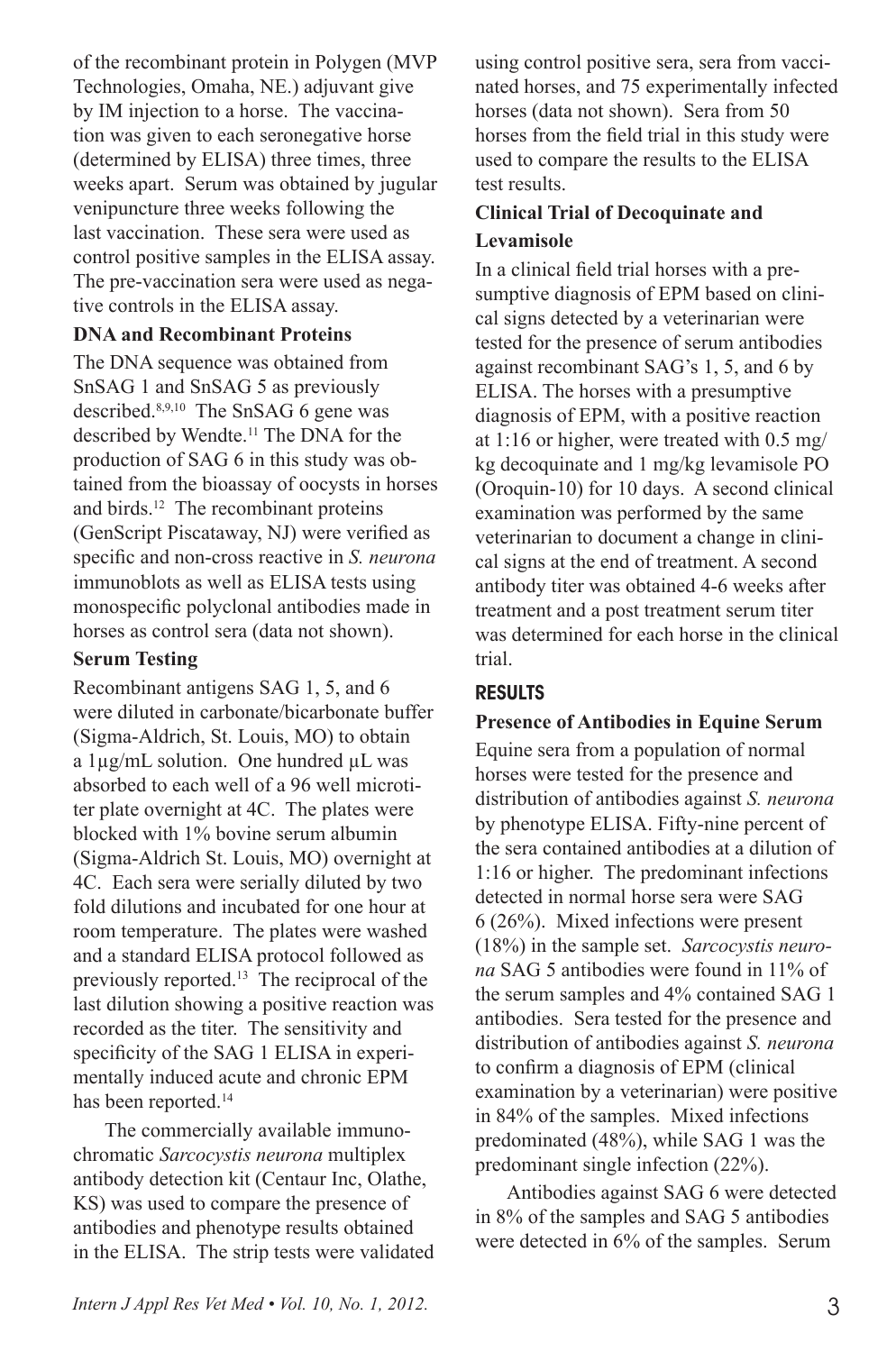*Table 1. Tabulated results for 100 sera from clinically normal horses and 100 horses with a presumptive diagnosis of EPM using the ELISA test.*

|             | Seronegative | Seropositive | Mixed Inf. | SAG1  | SAG <sub>5</sub> | SAG 6 |
|-------------|--------------|--------------|------------|-------|------------------|-------|
| Normal      | 41%          | 59%          | 18%        | $4\%$ | $11\%$           | 26%   |
| Suspect EPM | $6\%$        | 84%          | 48%        | 22%   | 6%               | 8%    |

*Table 2. Tabulated results showing clinical and immunological reactions for 141 horses receiving decoquinate 0.05 mg/kg and levamisole 1 mg/kg for ten days.*

| Decreased clinical Decrease in titer<br>signs | post treatment | Only SAG 1<br>infection | Only SAG 5<br>infection | Only SAG 6<br>infection |
|-----------------------------------------------|----------------|-------------------------|-------------------------|-------------------------|
| 132/141                                       | 126/141        | 19/141                  | 8/141                   | 5/141                   |
| 93.6%                                         | 89.3%          | $13.4\%$                | 5.6%                    | $3.5\%$                 |

antibodies against SAG 1, 5, or SAG 6 were detected by *S. neurona* multiplex antibody detection kit when antibodies were present at a dilution of 1:20 or greater. The strips were positive at a 1:20 dilution, and weak reactions were seen when antibodies were detected by ELISA at 1:8-1:16. There was no evidence of antibody on strips for sera that tested at 1:8 or less by ELISA.

## **In the Field trial, clinical response to treatment was based on clinical exam.**

Data was obtained from 246 horses based on records for sera submitted for SAG 1, 5, 6 ELISA testing. Horses that received decoquinate/levamisole were documented by examining records for filled prescriptions for Oroquin-10. Oroquin-10 was administered to 195 horses so that 0.5 mg/kg decoquinate/ 1mg/kg levamisole in a flavored base for ten days was administered. No adverse events were reported associated with the treatment for 195 horses. Serum from horses obtained pre- treatment and 4-6 weeks post-treatment was available from 146 horses. Clinical evaluation forms were completed by the attending veterinarian before and at the end of the 10-day treatment. The examination forms accompanied the serum submission for 141 horses that received Oroquin-10 for clinical signs of EPM. Missing information on the submission form was obtained by a phone call to the veterinarian that submitted the serum for analysis.

A positive clinical response was reported

by the attending veterinarians in 132 of the 141 Oroquin-10 treated horses. A drop in titer was reported in 126 of the post-treatment sera (when compared to the pre-treatment titer) obtained from paired serum samples that were run before treatment and again 4-6 weeks post-treatment. The *Sarcocystis neurona* multiplex antibody detection kit was used with 50 serum samples at the manufacturer recommendations of 1:20 dilution in the supplied buffer. The strips were positive at a 1:20 dilution, and weak reactions were seen when antibodies were detected by ELISA at 1:8-1:16. There was no evidence of antibody on strips for sera that tested at 1:8 or less by ELISA. There was no difference between detection of antibodies for the ELISA at 1:20 or the strips at the 1:20 dilution.

## **DISCUSSION**

Determining the presence of serum antibodies against *S. neurona* and distinguishing the phenotype that caused the infections can assist the veterinarian in treatment decisions for the horse with EPM. We show that sera from some normal horses and those with clinical signs of EPM contain antibodies that are detected by the SAG 1, 5, 6 ELISA. A rapid reduction in clinical signs noted within the 10 day treatment period that was accompanied by reduction in serum titers measured 4-6 weeks after treatment indicated a good treatment response in horses with clinical EPM confirming the source of the infections.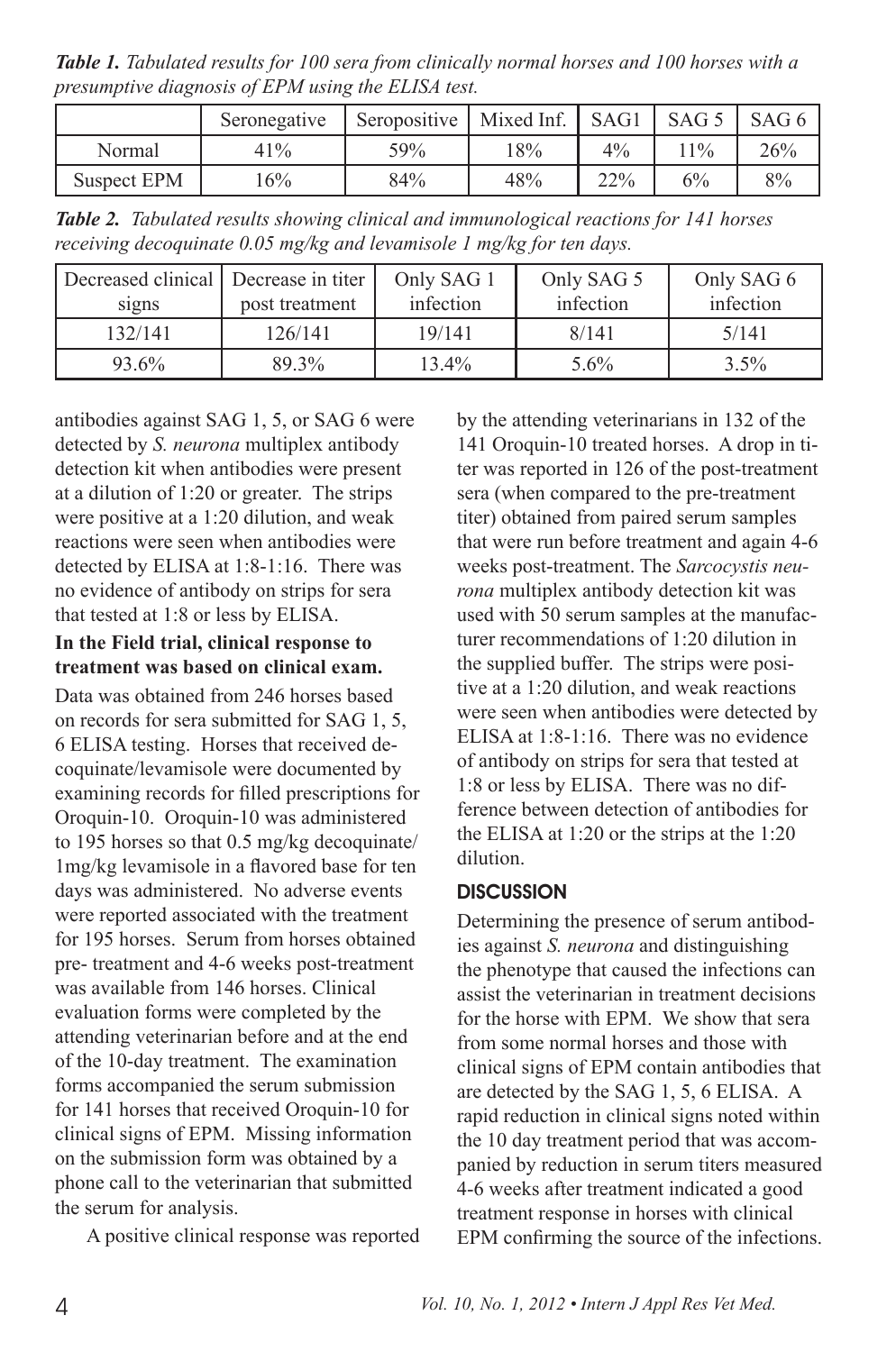*Table 3. Tabulated results showing correlation between phenotype ELISA and S. neurona multiplex antibody detection strips.*

|                          | ELISA at 1:20 dilution | Multiplex strip test result |
|--------------------------|------------------------|-----------------------------|
| Pre-treatment 50 horses  | $50/50$ positive       | $50/50$ positive            |
| Post-treatment 50 horses | $50/50$ negative       | $50/50$ negative            |

The properties of static drugs like the triazines could be a factor in the lack of treatment response. Relapse may occur if horses are not treated long enough with triazine drugs. Reactivation of the infection may occur during periods of unusual stress. The conventional chemotherapy regimens do not completely remove all disease-causing parasites from the central nervous system. Also, if too-low concentrations of triazine drugs are used, intracellular stages of the parasites are not killed.7 Phenotyping by detection of SAG 1, 5, and 6 antibodies in serum before and after treatment in unresponsive cases can indicate treatment failure if a reduction in titer does not occur. The more rapidly acting cidal antiprotozoal drug decoquinate produced a reduction in clinical signs within the 10 day treatment period.

We detected antibodies against Sarcocystis SAG 6 organisms in both normal horses and those with a clinical diagnosis of EPM, verifying the importance of this phenotype in infections. However it is not possible to distinguish between SAG 6 phenotypes of *S. neurona* and *S. falcatula* with antibody tests; the sequence for both genes are highly similar and cross reactions are anticipated.15 It is unclear what role *S. falcatula* plays in clinical EPM. Prior experimental evidence showed that authenticated *S. falcatula* oocysts derived from opossum feces didn't infect horses and antibodies against *S. neurona* were not produced.12 It is not surprising that challenge studies failed to show antibodies induced in *S. falcatula* studies because the sera was screened against antigens of *S. neurona*. 12 Clinical EPM with isolation of the organism from the CNS was not reproducible in other oocyst models despite evidence that merozoites infect visceral organs of the horse.2,16 Merozoites

enter the CNS of horses and produce clinical signs of EPM in the Trojan horse--merozoite model.17 The methods of induction of disease or strain differences are possible factors in differences between oocyst and merozoite induced infection studies.

In this study, phenotypes of *S. neurona*  that infect horses were determined by specific ELISA tests using recombinant proteins. Antibodies against SAG 1, 5, and 6 were detected in normal horses, indicating that infections that resolve are common. It is interesting that only 4% of normal horses have antibodies against SAG 1 strains, which dominate the isolations published from field infections. However, in horses with a presumptive diagnosis of EPM, we noted that 22% had only SAG 1 reactive antibodies, which is supported by the predominance of this phenotype found in field isolations. We detected the presence of *S. falcatula* SAG 6 antibodies in normal and diseased horses. This was not surprising because *S. falcatula* specific antibodies were detected by Marsh in a report that identified *S. neurona* SAG 5 phenotype merozoites from the CNS tissues of a Missouri horse.18 Studies by Wendte indicate the majority of disease in animals is due to SAG 1 or SAG 5 phenotypes, and only these phenotypes have been recovered from the CNS of diseased horses.<sup>1</sup> Because the SAG 6 phenotype antibodies do not cross-react with SAG 1 and SAG 5 antigens and *S. falcatula* is not expected to cause clinical disease in the horse, we may be detecting equine disease associated with *S. neurona* SnSAG 6 containing organisms.

In order to determine if signs of EPM in clinically ill horses were related to presence of infection, we treated horses with an effective anti-protozoal agent- decoquinate- and monitored the antibody response in serum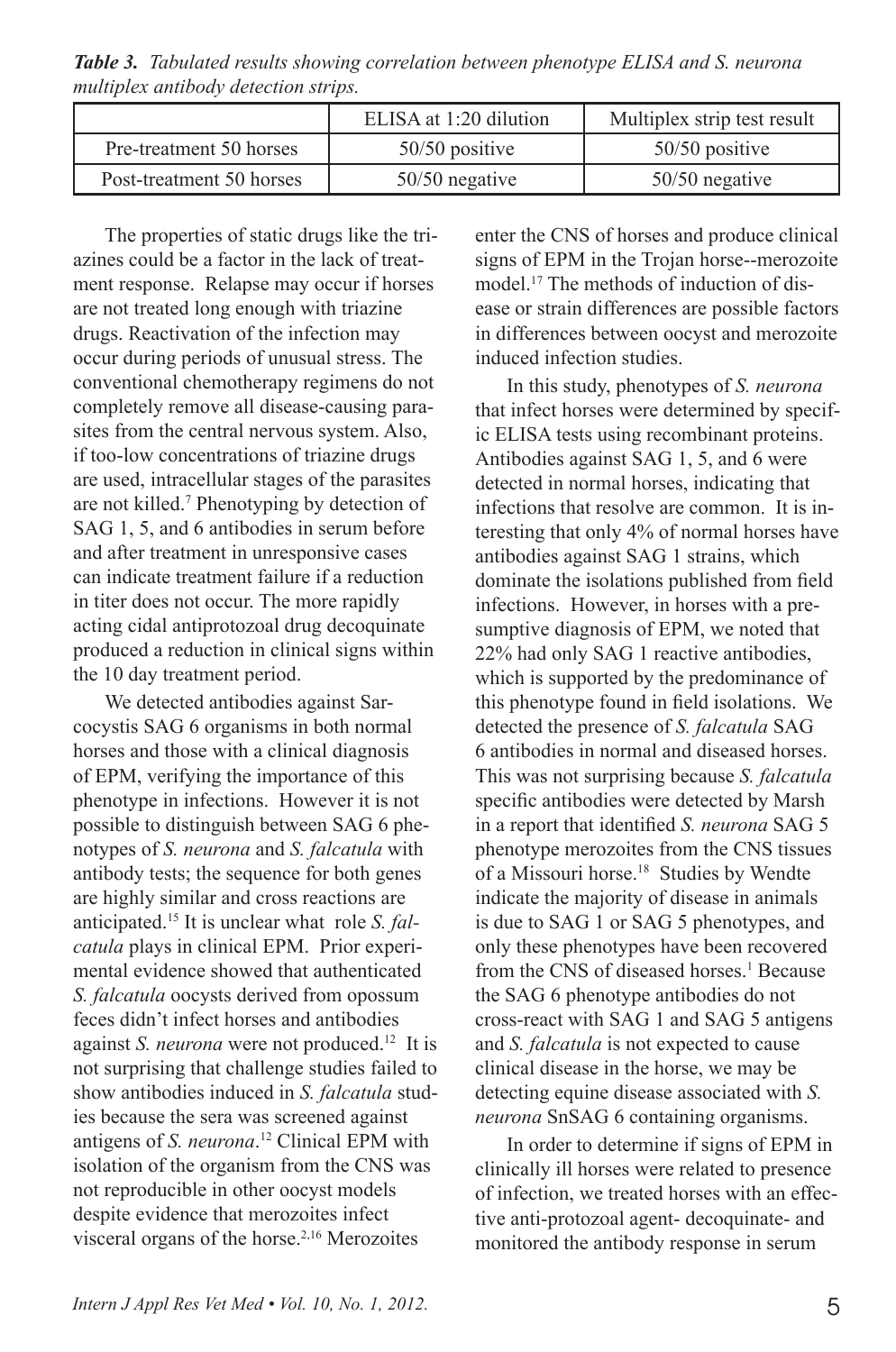by phenotype ELISA. Decoquinate was chosen for this study because toltrazuril and diclazuril have proved disappointing in treating clinical EPM in the field. In this study, 141 horses were treated with decoquinate-levamisole for 10 days and 132 horses showed a positive response to treatment with alleviation of clinical signs and a reduction in antibody titer that was recorded for 126 horses.

Levamisole was indicated in the treatment protocol because *S. neurona* infections in horses (both natural and induced infections) cause nervous system histopathological lesions that might be attributed to immune mechanisms and not the physical presence of parasites. We showed direct effects on the immune system in early infections using our induced model that were also present in natural infections.19,20,21 It is generally accepted that the transport model can induce clinical EPM in the absence of evidence of merozoites in the CNS. Confirmed field cases of EPM were identified by recovering *S. neurona* merozoites from the central nervous system of clinically ill horses by *in vitro* culture.22 Experimental clinical EPM was induced with a merozoite challenge model, and this challenge model resulted in parasites recovered from the CNS and the infections verified by *in vitro* culture.<sup>17</sup> The current belief that merozoites alone elicit direct neural damage causing clinical signs may be erroneous. Complicated inflammatory mechanisms induced by protozoal infections may contribute significantly to clinical signs. At moderate doses, levamisole is an immune suppressant but, at low doses, levamisole modulates a suppressed immune response (but not an appropriate immune response). The anti-helminthic levamisole is recognized for immune modulation in horses.<sup>6</sup>

Treatment crisis, is a transient worsening of clinical signs early in treatment (possibly due to allergic responses to protozoal antigens) and is seen with anti-protozoal therapy in horses with clinical EPM, and these crisis reactions were anticipated in

this study. The inflammatory reaction to parasites is a complicated process that can elicit clinical signs. Most researchers believe that inflammatory histological lesions documented in the CNS of infected animals are due to the presence of parasites despite lack of detection. It is also possible the lesions are due to the inflammatory cascade that does not require parasites to be present in the CNS.

The anti-protozoal drug decoquinate was effective as shown by a reduction in titer post treatment in this study. The marked improvement in clinical signs may be partially due to the effects of levamisole as an immune modulator or effects on other neurobiological mechanisms. One such effect is the possibility that *S. neurona* or the immune response to the organism damages some upper motor neuron function that is responsive to levamisole therapy. An area of ongoing research is examining the loss of levamisole receptors on the equine upper motor neuron in diseased horses when compared to normal horses. Also understanding the genetic distribution of nicotine acetylcholine receptors (those which respond to levamisole) in the horse could indicate that susceptibility to EPM does have a genetic basis. The presence of these receptors does have a genetic basis in *C. elegans*. 5

Based on the results of this study, a reasonable approach to the diagnosis of EPM in the horse is the detection of phenotype by serum ELISA and a response to treatment with decoquinate and levamisole for a 10 day period.

#### **REFERENCES**

- 1. Self-mating in the definitive host potentiates clonal outbreaks of the apicomplexan parasites *Sarcocystis neurona* and Toxoplasma gondii. Wendte JM, Miller MA, Lambourn DM, Magargal SL, Jessup DA, Grigg ME. 2010, *PLoS Genet*, Vol. 6(12), p. e1001261.
- 2. Early migration of *Sarcocystis neurona* in ponies fed sporocysts. Elitsur E, Marsh AE, Reed SM, Dubey JP, Oglesbee MJ, Murphy JE, Saville WJ. 5, 2007, *J Parasitol*, Vol. 93, pp. 1222-5.
- 3. Experimental induction of equine protozoan myeloencephalitis (EPM) in the horse: effect of *Sarcocystis neurona* sporocyst inoculation dose on the development of clinical neurologic disease. Sofaly